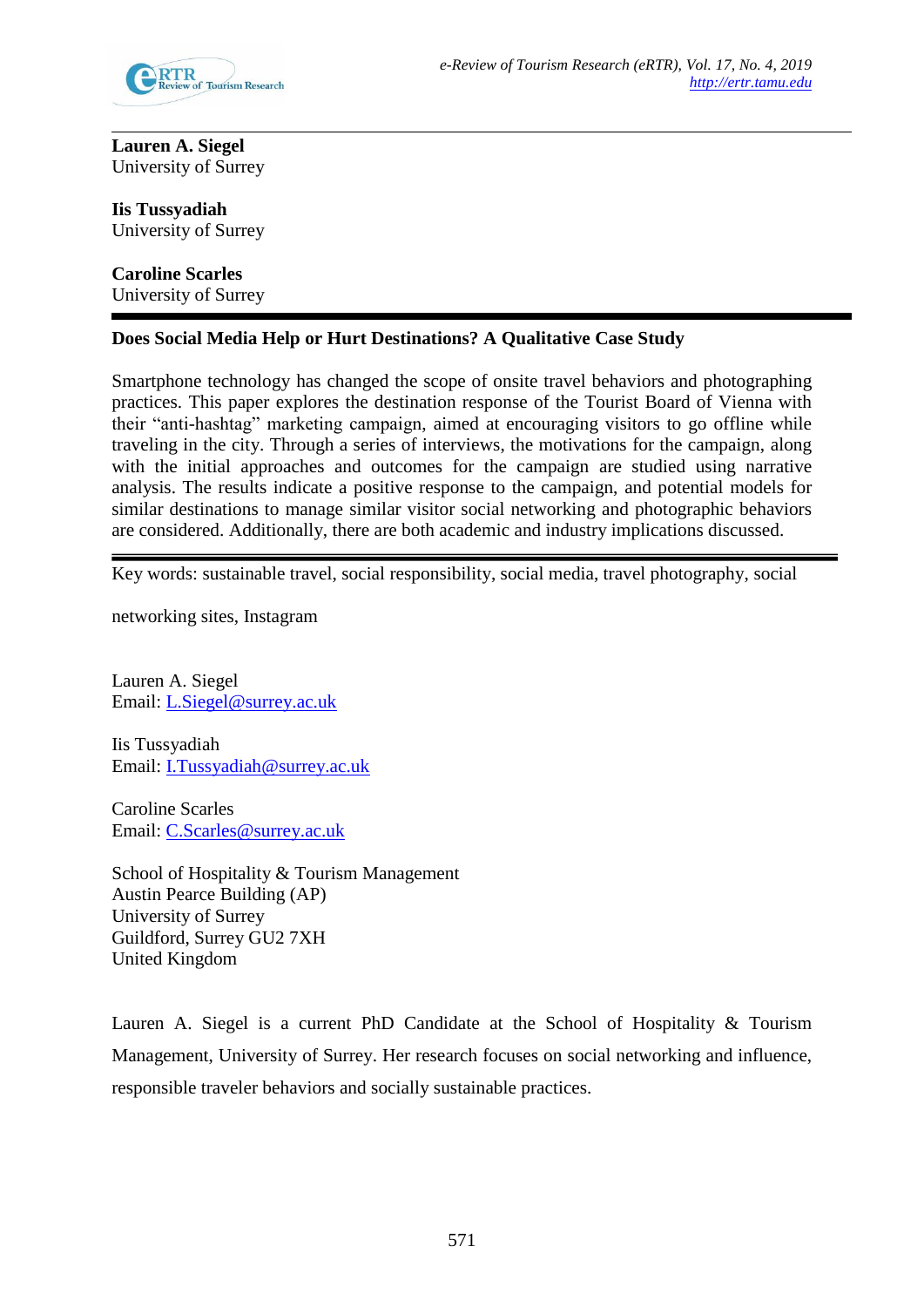Iis Tussyadiah is Professor of Intelligent Systems in Service and Head of Department of Hospitality in the School of Hospitality & Tourism Management, University of Surrey. Iis' research interests lies in the intersection of technology and behavior.

Caroline Scarles is Professor of Technology in Society in the School of Hospitality & Tourism Management, University of Surrey. Caroline's research interests lie in three key areas of: the visual and multisensuality within society, social and cultural sustainability, and how these are brought together through technology for social good.

### **Introduction**

Smartphones and social network applications such as Instagram have changed travel in past decade (Wang, Xiang, & Fesenmaier, 2014) and, consequently, social media has come to inspire a new consumer journey for travelers (Hudson & Thal, 2013). With the rise of social media, individual tourists are more involved than ever in the promotion of destinations (Garrod, 2009) through their photographs. Consumers endeavor to pursue as many experiences as they can with the aim to post images of their experiences to their accounts on social networking sites (SNSs) (Siegel & Wang, 2018). In particular, among SNSs, Instagram has emerged as the preeminent platform for travel photography (Poulsen & Kvåle, 2018; Siegel, 2019). Furthermore, 'Instagrammability' is term that has emerged to describe a precondition that locations carry as consumers are increasingly choosing experiences that merely serve as pretexts for their Instagram posts. Moreover, despite the potential for 'instant' image publication, it is not the case that most Instagram images are simply rough 'point and shoot' style photos; rather, Instagram images are highly curated (Zappavigna, 2016), and require the equivalent of a photo-shoot carried out in tourist settings.

As travelers come in droves to Instagrammable places, it can create difficult scenarios for the destinations themselves. The practices that subsidize picture-taking behaviors in destinations to achieve 'the shot' have negatively morphed (Nikjoo & Bakhshi, 2019), which has strong implications for the travel and tourism industry. Potential issues include trash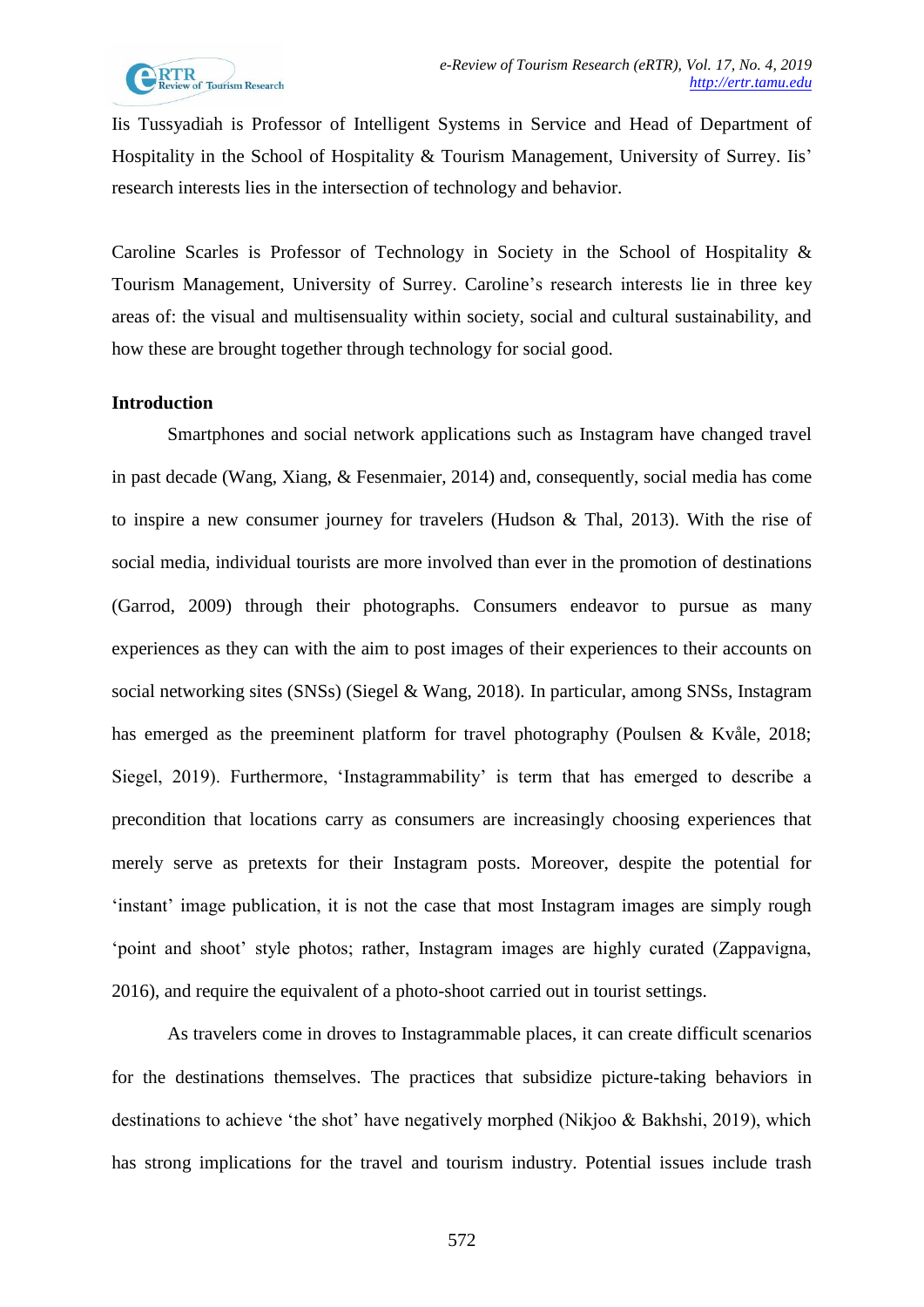

(Wilson & Verlis, 2017), tensions with local communities (Andereck, Valentine, Vogt, & Knopf, 2007; Jacobsen, 2000; Yang, Ryan, & Zhang, 2013), and failure to authentically connect with the destination aside from taking photos (Tribe & Mkono, 2017).

Today's tourism industry is thus faced with the possibility that if not managed properly, social media might generate not only some positive impacts, but also some severe negative consequences (Zeng & Gerritsen, 2014). To this end, destinations are beginning to endeavor to counteract the detriments that social media exposure can bring (Gretzel, 2019). In particular, in a strong move to counteract the adverse effects of this behavior, the Vienna Tourist Board (VTB) has recently introduced an 'anti-hashtag' campaign in an effort to encourage visitors to stay offline and see the city without their smartphones or SNS (Buckley, 2018). As a part of the campaign, advertisements carrying the slogan, "See Vienna, not #Vienna", were placed around the Vienna airport, and London's Waterloo and Liverpool Street Stations, targeting the sizeable population of English tourists that commonly visit Vienna.

The lines are blurred on 'the chicken or the egg' debate over the motivations of modern travelers, which results in an ethical dilemma of responsible traveler behavior and the level of awareness travelers carry of the footprints they leave on the places they travel to for their Instagram snapshots. A case study approach is employed using the city of Vienna, Austria. As the motivations and effectiveness of the VTB anti-hashtag campaign was uncertain, this study will seek to explore these factors as well as the complicated relationship between travelers whose motivations are rooted in social media and the organizations responsible for managing them.

#### **Undesirable Traveler Behaviors and the Role of Places**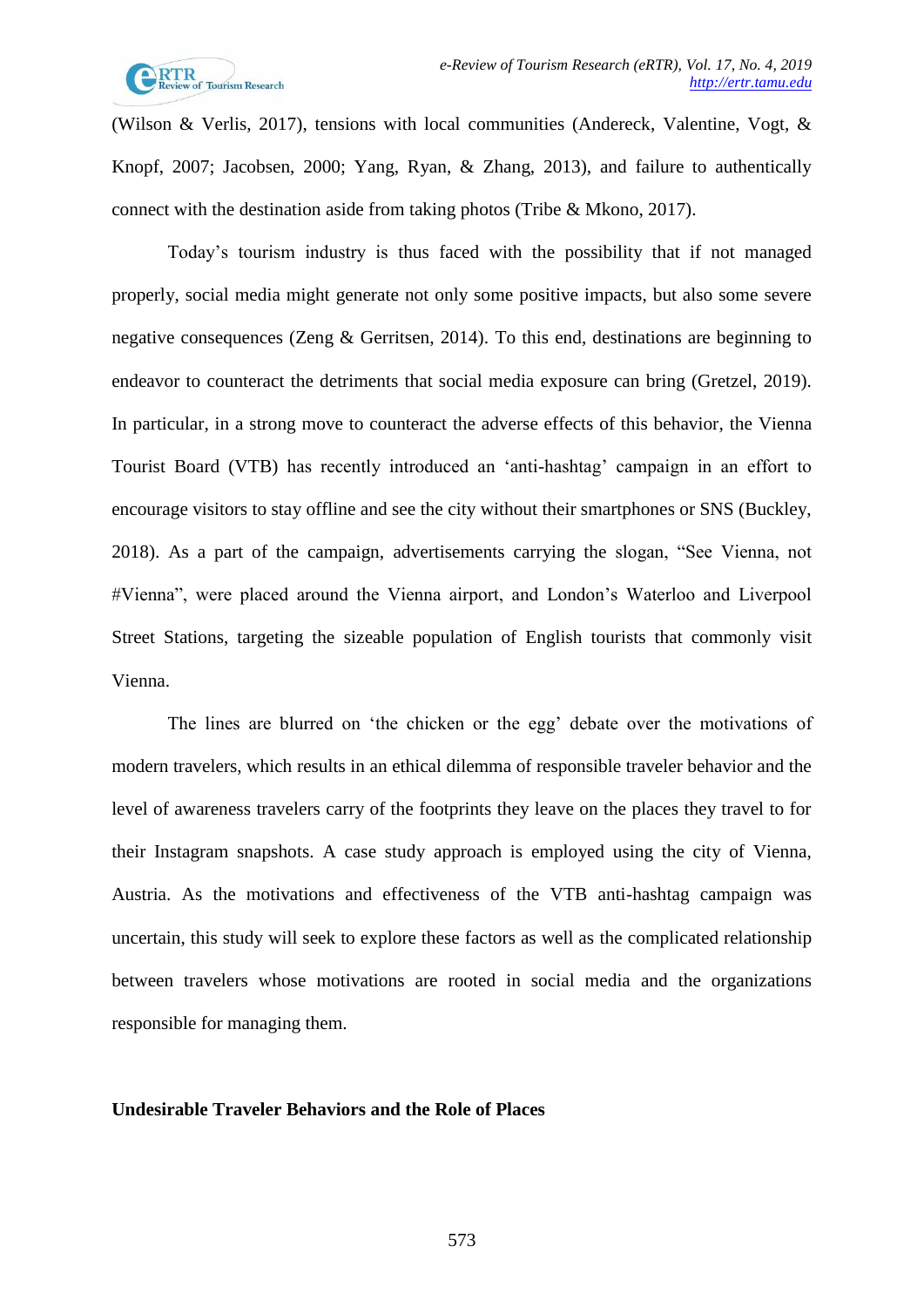

Jenkins (2003) argued that photographic presentations inspire a tourist's visit to a destination and taking photographs constitutes a major focus of activity for the tourist. Scarles (2012) analyzed the interplays of agency of tourist photography with handheld digital cameras, and found the emergence of the complication of relationships as a result. The inherent selectivity of visual practice creates a question of ethics as to who holds authority over what is and is not desirable to be photographed, creating a situation where photography becomes selfish with aims to satisfy ideological purpose (Scarles, 2009). Therefore, photographs and the practice of photography can cause a confusion of ethical responsibility.

Tourism is uniquely visual, and pictures are vital to successfully create a destination image (MacKay & Couldwell, 2004). Travelers are cognizant of the types of photos that are popular at a destination and will most often have an intention of emulating the same photos (Nikjoo & Bakhshi, 2018). Tourists do not merely see a sight, nor even an array of sights, but rather bind them in a series that reconfigures their spatiotemporal order such that the 'inner durations of consciousness we know as time are, through motion, mapped out onto space and integrated into our experience of it' (Leed, 1991). This process creates a complicated relationship between tourists and the places they are photographing.

Smartphone use has resulted in a democratization of image production and circulation that has a growing impact on the way the world is seen, experienced, and remembered (Hunter, 2010; Lo & McKercher, 2015; Pocock, 2006). In the popular media, Instagram is acknowledged as a major contributor to changing the nature of travel (Glusac, 2018). The highly visual nature of Instagram photos is what contributes to the success of its use within the travel space (Siegel, 2019). The platform has been singled out as the SNS most responsible for contributing to the problem in all of the above-described examples. In many cases, millennials choose their holiday destinations based on Instagrammability (Hosie, 2017), and once they arrive in those destinations, they often tend see them solely through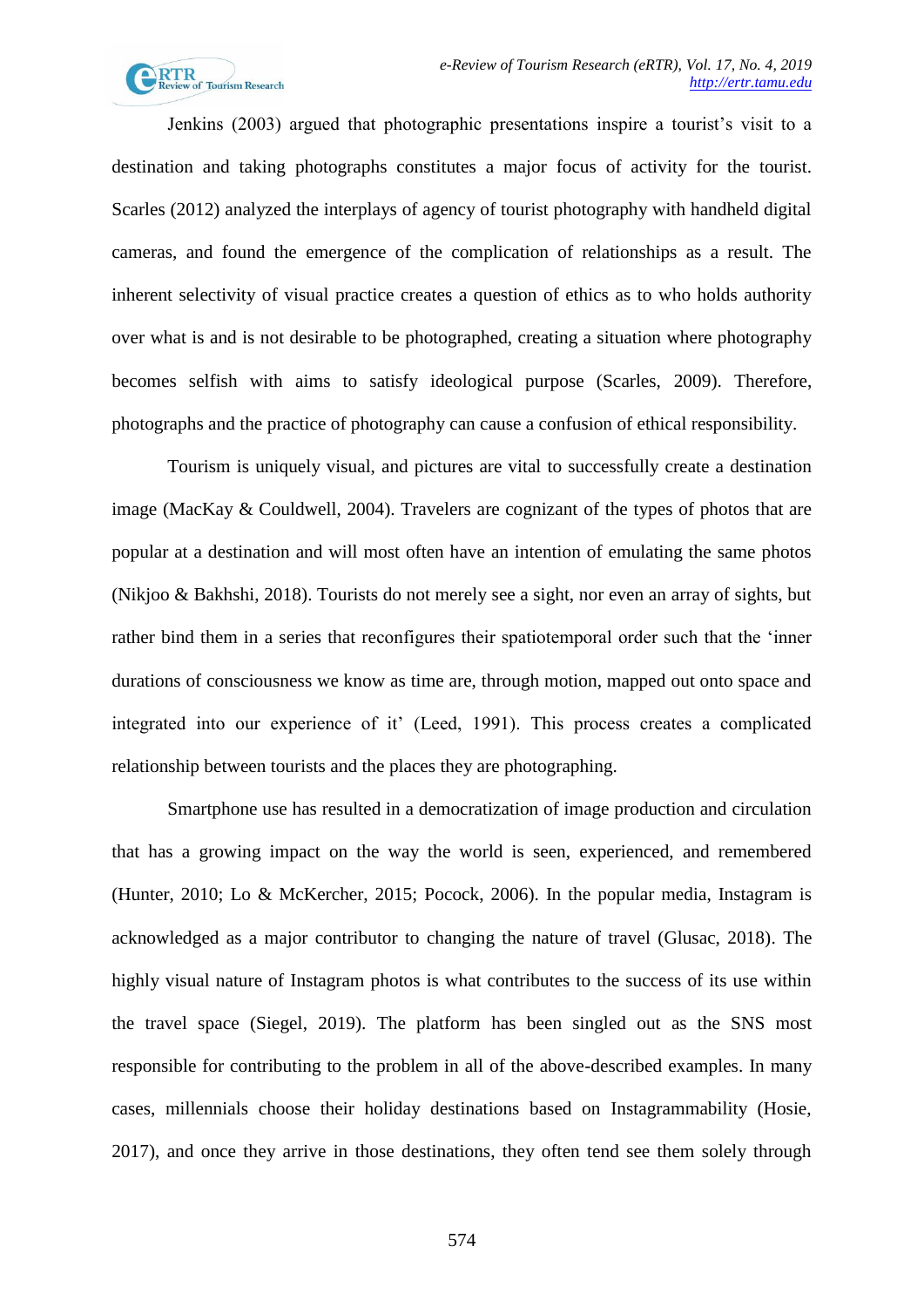their phones or cameras. Such behaviors have instigated a debate on whether travelers have any interest in the local culture, or if they are motivated to travel merely to take pictures to post to their SNS feeds and thus advertise that they were there (Orosz, 2018; Siegel & Wang, 2018).

Indeed, travel practitioners are concerned that many tourists are merely chasing 'likes' and do not actually engage with the places they are visiting, and it appears that many travelers are making the trek to these places largely in order to obtain emblematic photos (Williams, 2018). Such photographic representations are socially dangerous because they are an effective mechanism for reducing a place into a social media experience and standardized commodity—i.e., the 'destination' (Hunter, 2010). Many modern travelers hold little awareness of the cultures or communities they are visiting, but rather only focus on the self and how they can best benefit from the destination (Smith & Duffy, 2003).

With the emergence of the concept of "overtourism", many places are beginning to reevaluate the capabilities of their host facilities to accommodate large numbers of visitors, as well as investigate any deteriorations in the quality of life of their local communities as a result of tourism (Dodds & Butler, 2019). As a result, in places that see increased levels of tourism, negative attitudes towards tourists are becoming more common (Font & Lynes, 2018). As Butler (2019) describes, smaller, niche destinations can experience the detriments of overcrowding along with the more well-known cities like Venice and Barcelona that experience this occurrence on a large-scale. Social media is suggested as a contributing factor to overtourism and overcrowding (Gretzel, 2019). However, overcrowding strategies created to address overtourism do not always also apply to destinations popular for photography to social media. The onsite visitor behaviors of "selfie-seekers" and can vary (Dinhopl & Gretzel, 2016), as well as the infrastructure and capacity at the precise location.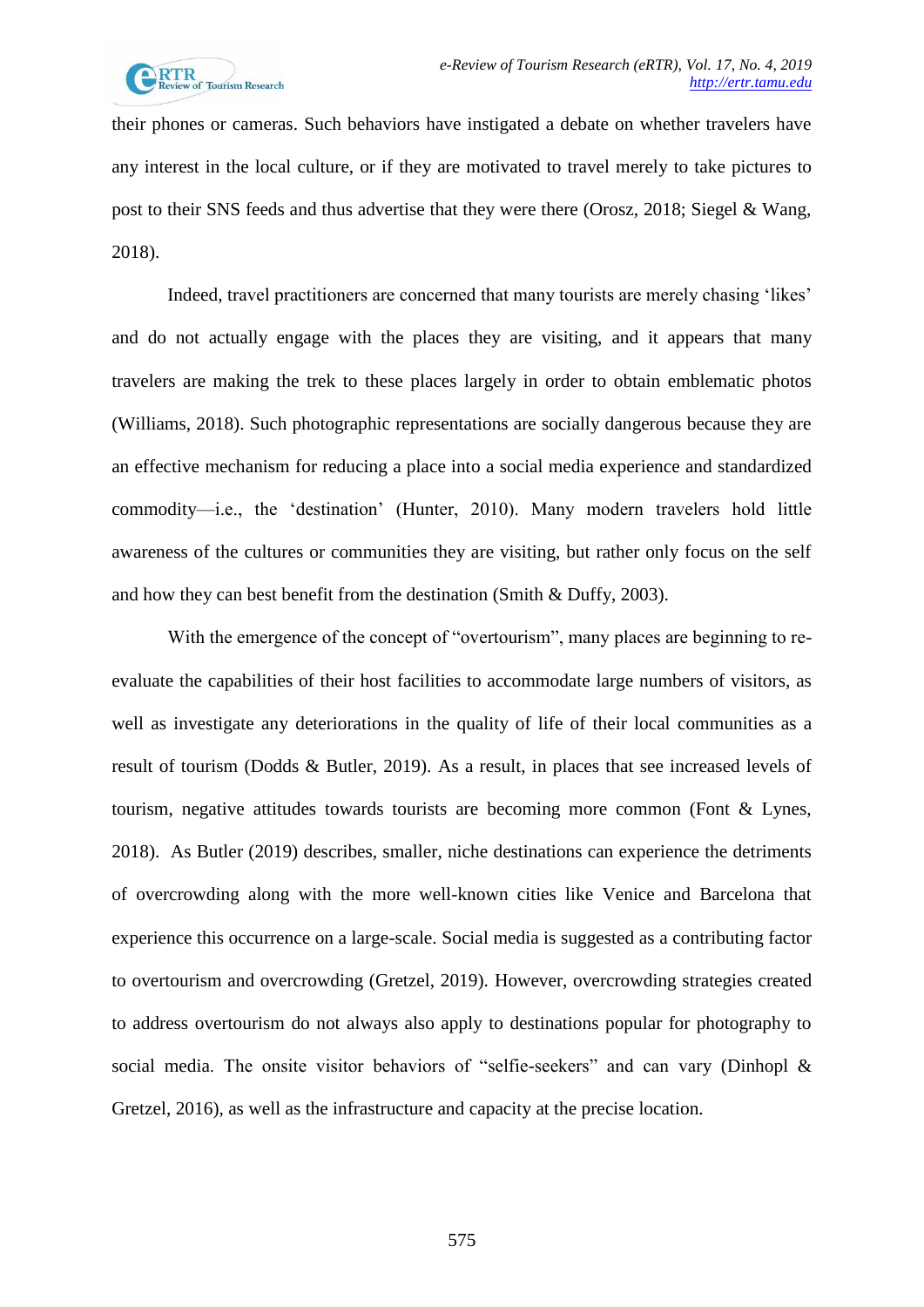

There is a relativist nature to the ethics of tourism (Smith & Duffy, 2003). Santana-Jiménez & Hernández (2011) conducted a case study on the Canary Islands to determine the potential effects of overcrowding on the location's appeal as a destination. Their findings indicated that tourists of differing cultures present varying challenges upon destinations, and useful policies were outlined to protect the local communities in this context. Similar approaches would be beneficial for various destinations.

Despite the importance of this area, there is not yet a significant stream of research focusing on social media's negative effects on travel and promoting socially responsible tourism is an area that requires further exploration and research. Additionally, there is very little legislation regulating tourism, particularly in terms of outlining specific approaches for 'good tourism' (Jamal & Camargo, 2018).

### **Methodology**

This research takes a qualitative approach and aims to gain more insights on the complicated relationship between destinations and SNS-connected travelers by using the case of the Vienna Tourist Board's 'anti-hashtag' campaign. The researcher held a series of conversations with the head of brand strategy and consumer marketing at VTB to gain deep insight into their 'anti-hashtag' campaign, including the motivations and any incidents or historical data that contributed to the formation and launch of the campaign. Specific elements of the rollout of the campaign were also explored, along with the optimal outcomes and end goals of the initiative. The conversations took place over a period of several weeks in spring 2019 and were recorded by the researcher and later transcribed for analysis. A narrative analysis was used to analyse the interview transcriptions. This type of analysis was chosen because the background of the study, which aims to analyse the creation of a specified marketing campaign, is socially constructed within its various stages. Narrative analysis is an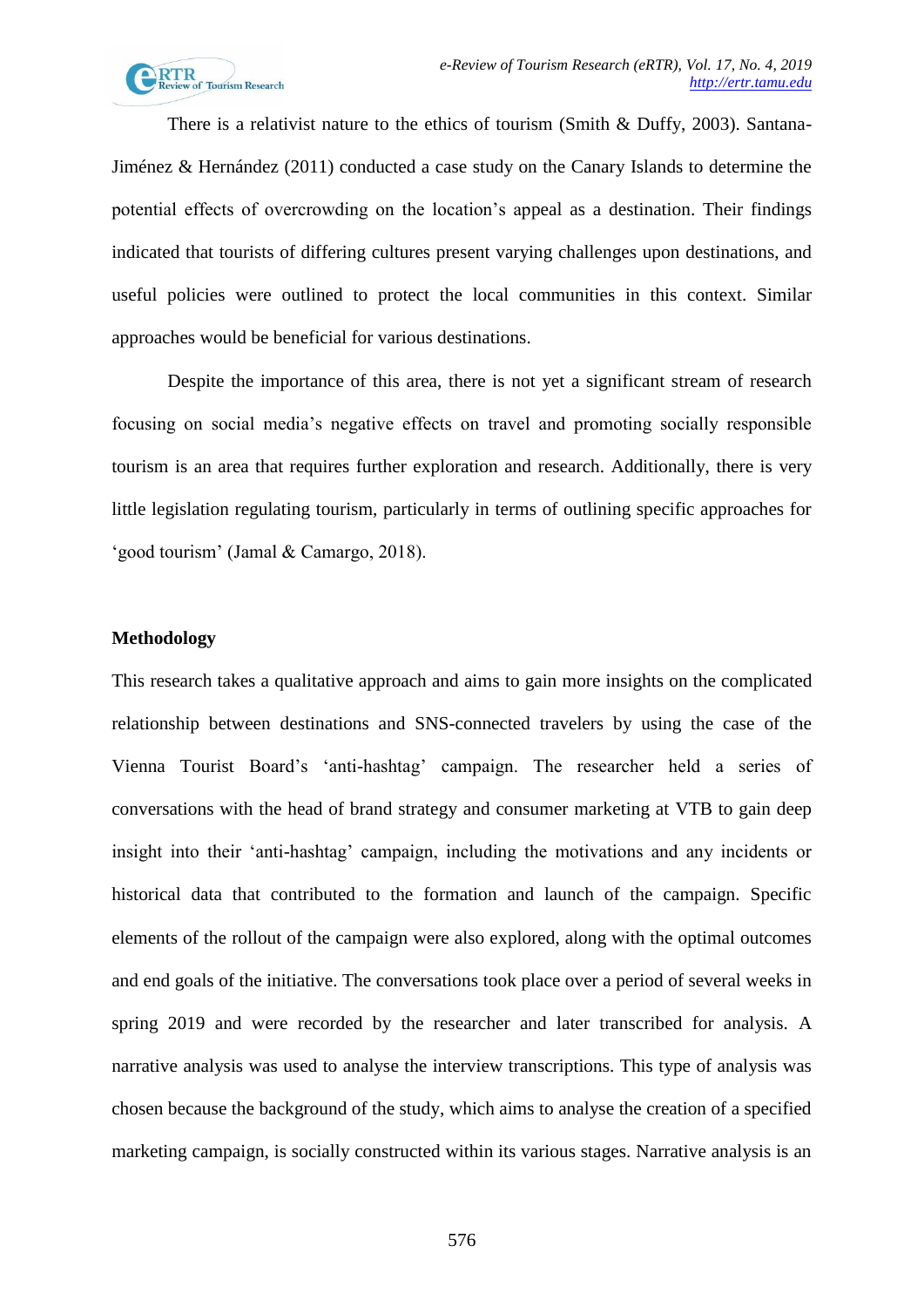

approach taken with interview data that is concerned with how and why stories unfold. The interviewee's perceptions and background are considered as a source of meaning and contextualization (Earthy & Cronin, 2008).

#### **Findings**

It was indicated to the researcher that the destination image of Vienna is a "metropolis without stress", and VTB felt that visitors were increasingly missing out on enjoyable experiences because they were on their phones. The campaign was launched to encourage visitors to consider a digital detox. Also, the campaign was not aimed to ultimately change behavior on a large scale, but to instead raise awareness. As Vienna is considered a more sophisticated city, attracting the "right" type of visitors was important. Overtourism was not cited as a prompt for Vienna to introduce this campaign, however encouraging expanded responsible visitor behavior was an earnest goal. It was noted that VTB intends to continue to aspire to attract more mature and socially aware visitors that align with their intended destination image of being a culturally rich center of Europe. The campaign was built on the rationale that social media is changing society, and proactively addressing behavioral advances due to social technology is a categorical marketing strategy intended to appeal to a 'smart' traveler.

Additionally, it was revealed during the interview that the Vienna Tourist Board had recently hosted a press trip for social media influencers (SMI) to experience Vienna without their smartphones. As SMIs have large followings on social networking sites, with Instagram as the central platform, it is assumed that their tourist movements appear to have strong swaying power in terms of motivating their followers to visit the same destinations they feature (Khamis, Ang, & Welling, 2017). It is for these reasons that destinations and tourism boards utilize the SNS presence of SMIs to facilitate their marketing campaigns. The outcome was much better than they'd anticipated, as the SMIs enjoyed disconnecting and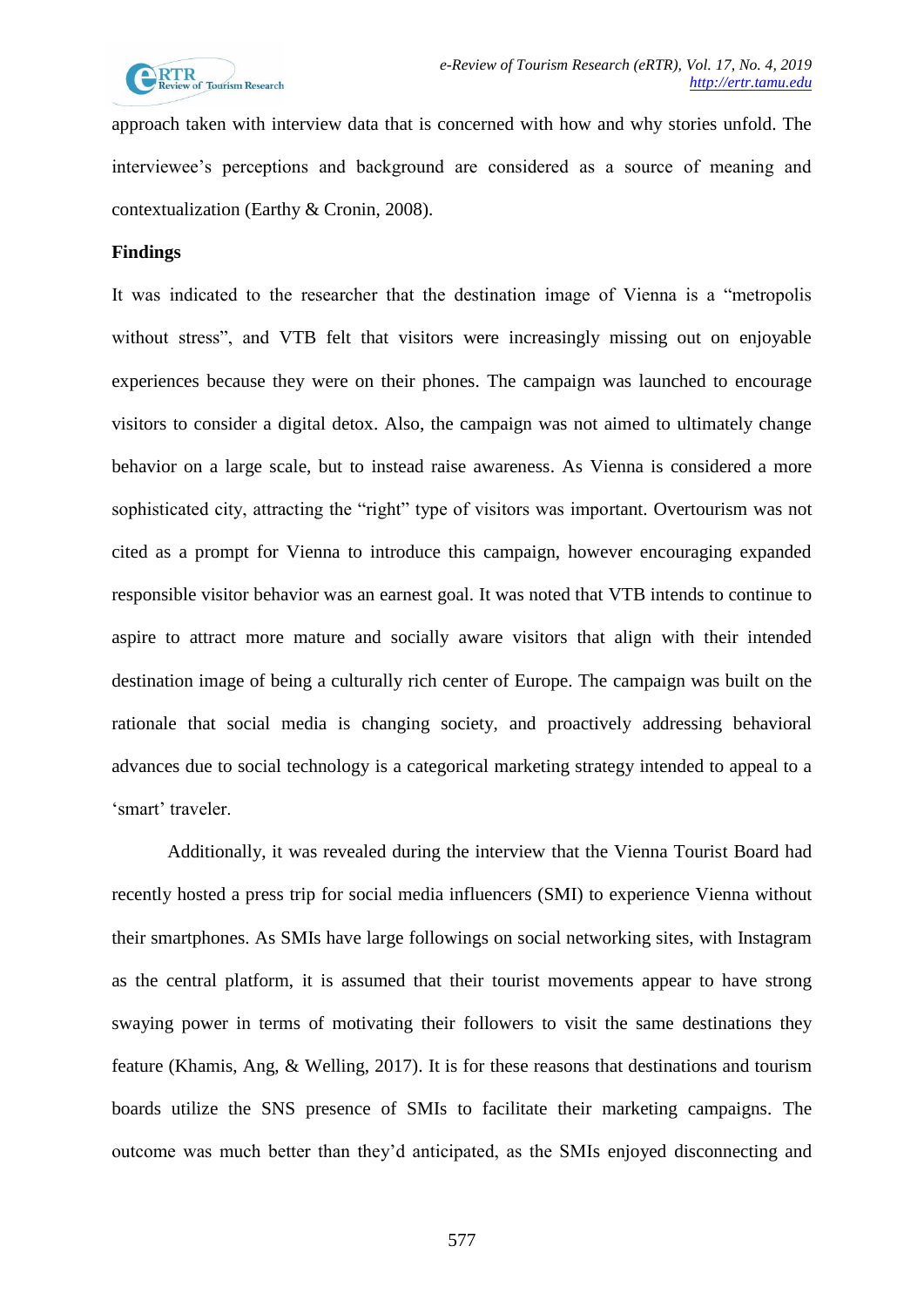

being able to be truly present to enjoy Vienna in 'real-time'. The Tourist Board aims to market Vienna as 'a metropolis without stress', and to encourage travelers to disconnect because it was beginning to seem as if they were 'stressed' to spend time seeking specific photos while they were visiting. This suggests that while photo-taking is not discouraged, a limit to time spent taking photos is sincerely championed and VTB aims to continue to urge visitors to be more present and socially aware while traveling.

The researcher will continue to hold conversations with VTB as the campaign matures and as they roll out future versions of the campaign. More detailed outcomes of the campaign are yet to be seen, such as whether there were fluctuations in visitor numbers, a reduction in waste or other positive environmental impacts, or if there was meaningful success in attracting different types of visitors and encouraging them to stay offline. A guideline for responsible traveler behavior or ethical Instagramming practices for travelers has not yet been developed, but there is potential for future developments.

# **Conclusion**

By exploring potential destination responses to the described behaviors, both industry practice and academic literature can be improved on this topic. There are many opportunities to build upon the literature in marketing and social networking in travel, as well as destination response to traveler visitor behaviors and management. Future research opportunities include evaluating the campaign from the visitor perspective and a longitudinal study on the outcomes of visitor behaviors in Vienna. A media analysis of the online virality of the campaign can also be explored.

The Vienna Tourist Board is the first to take this type of response, and there are implications for future initiatives for destinations facing similar scenarios. There is a delicate balance between recording one's experiences or creating souvenirs in the form of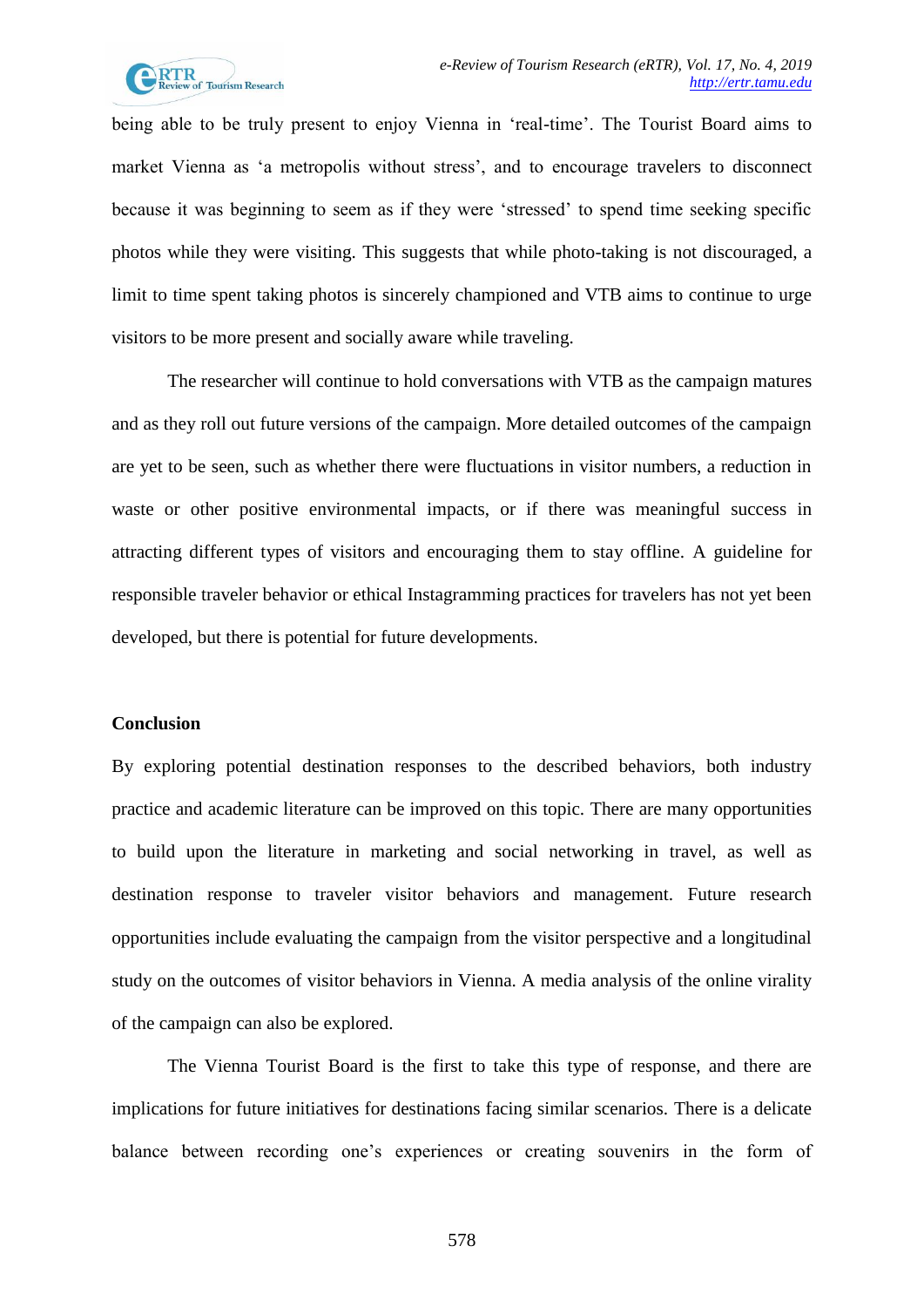photographs (Morgan & Pritchard, 2005) and egocentric photographic and social networking behaviors as described in this study. Destinations that see receive numbers of visitors due to its photogenic qualities, or associations with Instagram/'Instagrammability', can and should inspire an enhanced connection to place without smartphones. The case of Vienna illustrates that using humor and using a candid approach to social sustainability and destination marketing can be an option, however the long-term outcomes are yet to be seen.

# **References**

- Andereck, K. L., Valentine, K. M., Vogt, C. A., & Knopf, R. C. (2007). A cross-cultural analysis of tourism and quality of life perceptions. *Journal of Sustainable Tourism*, *15*(5), 483–502. https://doi.org/10.2167/jost612.0
- Buckley, J. (2018). Vienna is urging tourists to ditch Instagram for a hashtag-free visit in a new tourism campaign. Retrieved from https://inews.co.uk/inews-lifestyle/travel/vienna-instagramholiday-tourism-campaign-hashtag-free-unhashtag/
- Butler, R. W. (2019). Overtourism in rural settings:the Scottish highlands and islands. In R. Dodds & R. W. Butler (Eds.), *Overtourism: Issues, Realities and Solutions* (pp. 199–213). Berlin: De Gruyter.
- Dinhopl, A., & Gretzel, U. (2016). Selfie-taking as touristic looking. *Annals of Tourism Research*, *57*, 126–139. https://doi.org/10.1016/j.annals.2015.12.015
- Dodds, R., & Butler, R. W. (2019). *Overtourism: Issues, Realities and Solutions*. Berlin: De Gruyter.
- Earthy, S., & Cronin, A. (2008). Narrative Analysis. In N. Gilbert (Ed.), *Researching Social Life* (3rd ed.). London: SAGE Publications.
- Font, X., & Lynes, J. (2018). Corporate social responsibility in tourism and hospitality. *Journal of Sustainable Tourism*, *26*(7), 1027–1042. https://doi.org/10.1080/09669582.2018.1488856
- Garrod, B. (2009). Understanding the relationship between tourism destination imagery and tourist photography. *Journal of Travel Research*, *47*(3), 346–358. https://doi.org/10.1177/0047287508322785
- Glusac, E. (2018). Instagram Offers Visual Allure, and the Travel Industry Wants In. Retrieved from https://www.nytimes.com/2018/10/19/travel/instagram-hotels-parks.html
- Gretzel, U. (2019). The role of social media in creating and addressing overtourism. In R. Dodds & R. W. Butler (Eds.), *Overtourism: Issues, Realities and Solutions* (pp. 62–75). Berlin: De Gruyter.
- Hosie, R. (2017). "Instagrammability": Most Important Factor for choosing a holiday destination. *Independent*, (March), 1–4. Retrieved from http://www.independent.co.uk/travel/instagrammability-holiday-factor-millenials-holidaydestination-choosing-travel-social-media-photos-a7648706.html
- Hudson, S., & Thal, K. (2013). The Impact of Social Media on the Consumer Decision Process: Implications for Tourism Marketing. *Journal of Travel & Tourism Marketing*, *30*(1–2), 156– 160. https://doi.org/10.1080/10548408.2013.751276
- Hunter, W. C. (2010). Groomed spaces on Jeju Island: A typology of photographic representations for tourism. *International Journal of Tourism Research*, *12*(6), 680–695. https://doi.org/10.1002/jtr.783
- Jacobsen, J. K. S. (2000). Anti-tourist attitudes: Mediterranean charter tourism. *Annals of Tourism Research*, *27*(2), 284–300. https://doi.org/10.1016/S0160-7383(99)00069-9
- Jamal, T., & Camargo, B. A. (2018). Tourism governance and policy: Whither justice? *Tourism Management Perspectives*, *25*, 205–208. https://doi.org/10.1016/j.tmp.2017.11.009
- Jenkins, O. H. (2003). Photography and travel brochures: The circle of representation. *Tourism Geographies*, *5*(3), 305–328. https://doi.org/10.1080/14616680309715
- Khamis, S., Ang, L., & Welling, R. (2017). Self-branding, "micro-celebrity" and the rise of Social